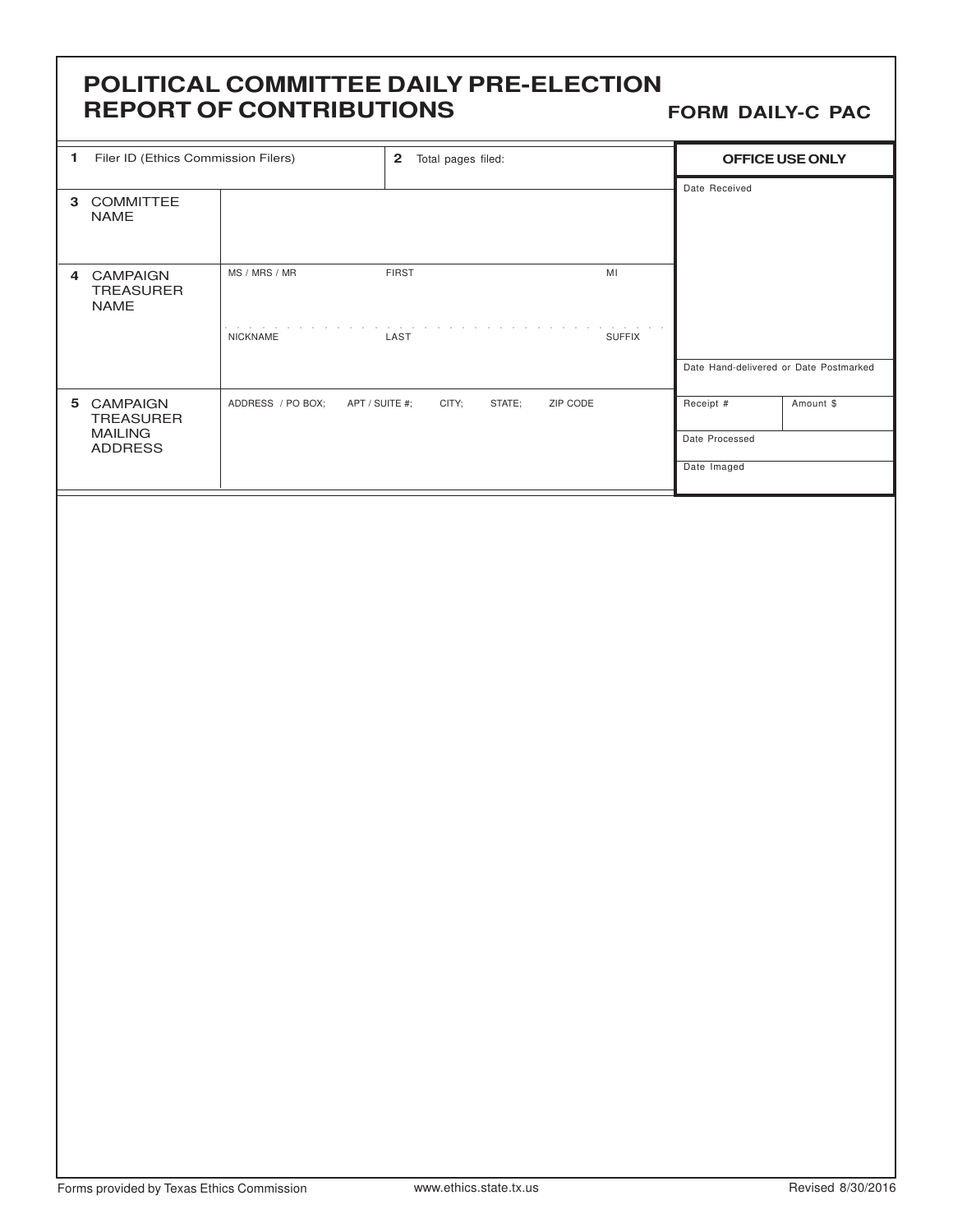# SCHEDULE A1

|              | The Instruction Guide explains how to complete this form.                                                                                                      | 1 Total pages Schedule A1:  |                                       |  |  |  |  |  |
|--------------|----------------------------------------------------------------------------------------------------------------------------------------------------------------|-----------------------------|---------------------------------------|--|--|--|--|--|
| 2 FILER NAME |                                                                                                                                                                |                             | 3 Filer ID (Ethics Commission Filers) |  |  |  |  |  |
| 4 Date       | 5 Full name of contributor                                                                                                                                     |                             | 7 Amount of contribution (\$)         |  |  |  |  |  |
|              | the contract of the contract of the<br>6 Contributor address;<br>City; State; Zip Code                                                                         |                             |                                       |  |  |  |  |  |
| 8            | Principal occupation / Job title (See Instructions)<br>9                                                                                                       | Employer (See Instructions) |                                       |  |  |  |  |  |
| Date         | Full name of contributor                                                                                                                                       |                             | Amount of contribution (\$)           |  |  |  |  |  |
|              | the companies of the companies of the companies of the<br>Contributor address;<br>City; State; Zip Code                                                        |                             |                                       |  |  |  |  |  |
|              | Principal occupation / Job title (See Instructions)                                                                                                            | Employer (See Instructions) |                                       |  |  |  |  |  |
| Date         | Full name of contributor                                                                                                                                       | out-of-state PAC (ID#:      | Amount of contribution (\$)           |  |  |  |  |  |
|              | Contributor address;<br>City; State; Zip Code                                                                                                                  |                             |                                       |  |  |  |  |  |
|              | Principal occupation / Job title (See Instructions)                                                                                                            | Employer (See Instructions) |                                       |  |  |  |  |  |
| Date         | Full name of contributor<br>out-of-state PAC (ID#:                                                                                                             |                             | Amount of contribution (\$)           |  |  |  |  |  |
|              | Contributor address;<br>City;                                                                                                                                  | State; Zip Code             |                                       |  |  |  |  |  |
|              | Principal occupation / Job title (See Instructions)                                                                                                            | Employer (See Instructions) |                                       |  |  |  |  |  |
|              |                                                                                                                                                                |                             |                                       |  |  |  |  |  |
|              |                                                                                                                                                                |                             |                                       |  |  |  |  |  |
|              | ATTACH ADDITIONAL COPIES OF THIS SCHEDULE AS NEEDED<br>If contributor is out-of-state PAC, please see instruction guide for additional reporting requirements. |                             |                                       |  |  |  |  |  |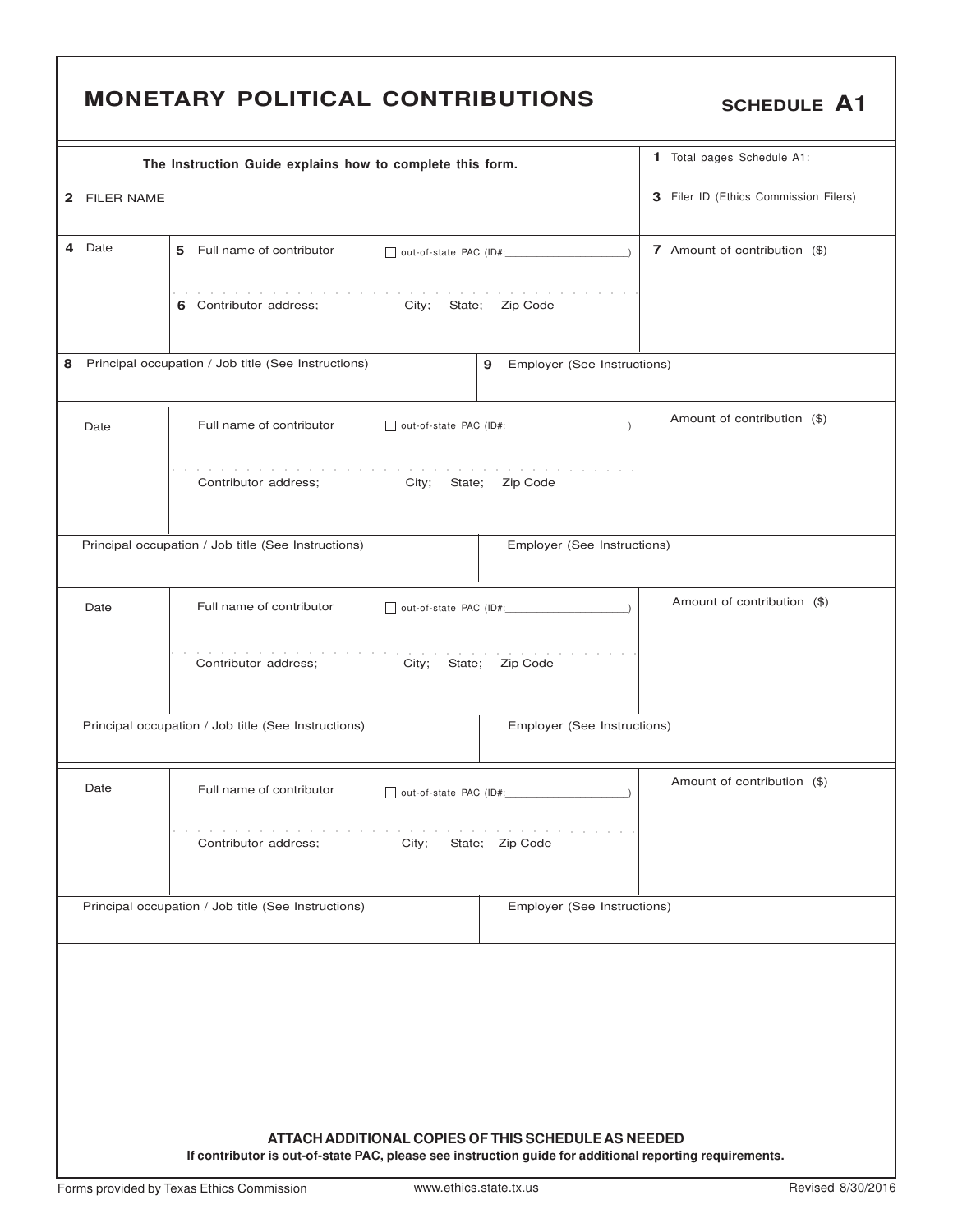## **NON-MONETARY (IN-KIND) POLITICAL CONTRIBUTIONS CONTRIBUTIONS**

| The Instruction Guide explains how to complete this form.                                                                                                      |                                       | 1 Total pages Schedule A2:                                          |  |  |  |
|----------------------------------------------------------------------------------------------------------------------------------------------------------------|---------------------------------------|---------------------------------------------------------------------|--|--|--|
| 2 FILER NAME                                                                                                                                                   | 3 Filer ID (Ethics Commission Filers) |                                                                     |  |  |  |
| 4 TOTAL OF UNITEMIZED IN-KIND POLITICAL CONTRIBUTIONS                                                                                                          | $\frac{1}{2}$                         |                                                                     |  |  |  |
| 5 Date<br>6 Full name of contributor                                                                                                                           | out-of-state PAC (ID#:                |                                                                     |  |  |  |
| 7 Contributor address;<br>City; State; Zip Code                                                                                                                |                                       |                                                                     |  |  |  |
|                                                                                                                                                                |                                       | Check if travel outside of Texas. Complete Schedule T.              |  |  |  |
| <b>10</b> Principal occupation / Job title (FOR NON-JUDICIAL) (See Instructions)                                                                               | 11                                    | Employer (FOR NON-JUDICIAL) (See Instructions)                      |  |  |  |
| 12 Contributor's principal occupation (FOR JUDICIAL)                                                                                                           |                                       | 13 Contributor's job title (FOR JUDICIAL) (See Instructions)        |  |  |  |
| 14 Contributor's employer/law firm (FOR JUDICIAL)                                                                                                              |                                       | 15 Law firm of contributor's spouse (if any) (FOR JUDICIAL)         |  |  |  |
| 16 If contributor is a child, law firm of parent(s) (if any) (FOR JUDICIAL)                                                                                    |                                       |                                                                     |  |  |  |
| Full name of contributor<br>Date<br>out-of-state PAC (ID#:                                                                                                     |                                       | Amount of<br>In-kind contribution<br>Contribution \$<br>description |  |  |  |
| Contributor address;<br>City;<br>State; Zip Code                                                                                                               |                                       |                                                                     |  |  |  |
|                                                                                                                                                                |                                       | Check if travel outside of Texas. Complete Schedule T.              |  |  |  |
| Principal occupation / Job title (FOR NON-JUDICIAL) (See Instructions)                                                                                         |                                       | Employer (FOR NON-JUDICIAL) (See Instructions)                      |  |  |  |
| Contributor's principal occupation (FOR JUDICIAL)                                                                                                              |                                       | Contributor's job title (FOR JUDICIAL) (See Instructions)           |  |  |  |
| Contributor's employer/law firm (FOR JUDICIAL)                                                                                                                 |                                       | Law firm of contributor's spouse (if any) (FOR JUDICIAL)            |  |  |  |
| If contributor is a child, law firm of parent(s) (if any) (FOR JUDICIAL)                                                                                       |                                       |                                                                     |  |  |  |
|                                                                                                                                                                |                                       |                                                                     |  |  |  |
|                                                                                                                                                                |                                       |                                                                     |  |  |  |
|                                                                                                                                                                |                                       |                                                                     |  |  |  |
|                                                                                                                                                                |                                       |                                                                     |  |  |  |
|                                                                                                                                                                |                                       |                                                                     |  |  |  |
|                                                                                                                                                                |                                       |                                                                     |  |  |  |
| ATTACH ADDITIONAL COPIES OF THIS SCHEDULE AS NEEDED<br>If contributor is out-of-state PAC, please see instruction guide for additional reporting requirements. |                                       |                                                                     |  |  |  |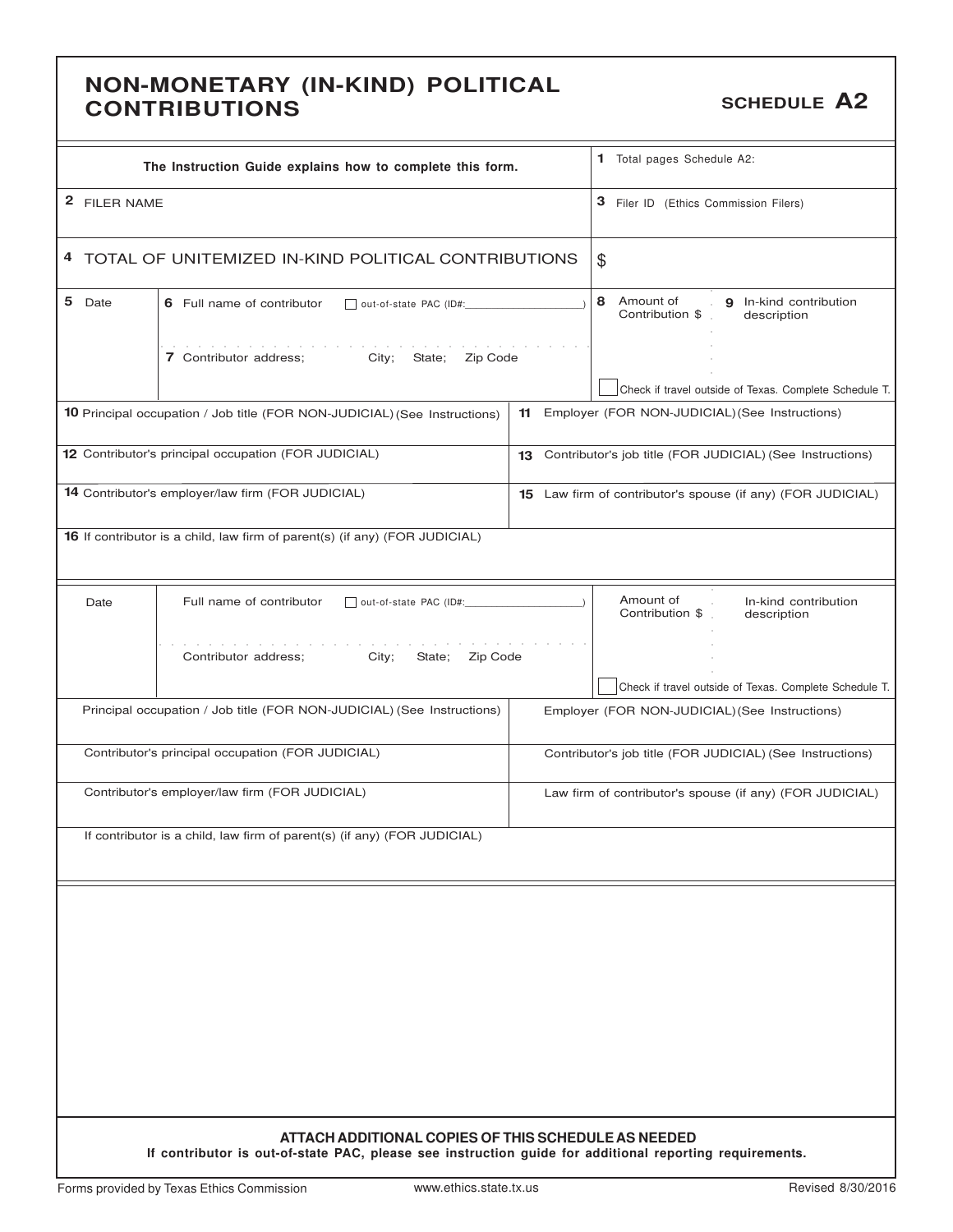# **PLEDGED CONTRIBUTIONS** SCHEDULE **B**

|              | The Instruction Guide explains how to complete this form.                                                                                                      |                                | 1 Total pages Schedule B:             |                                                        |
|--------------|----------------------------------------------------------------------------------------------------------------------------------------------------------------|--------------------------------|---------------------------------------|--------------------------------------------------------|
| 2 FILER NAME |                                                                                                                                                                |                                | 3 Filer ID (Ethics Commission Filers) |                                                        |
|              | 4 TOTAL OF UNITEMIZED PLEDGES                                                                                                                                  | \$                             |                                       |                                                        |
| 5 Date       | 6 Full name of pledgor<br>out-of-state PAC (ID#:                                                                                                               |                                | 8<br>Amount<br>of Pledge \$           | 9 In-kind contribution<br>description                  |
|              | design and a state of the state of the state<br>7 Pledgor address; City;<br>State;                                                                             | Zip Code                       |                                       |                                                        |
|              |                                                                                                                                                                |                                |                                       | Check if travel outside of Texas. Complete Schedule T. |
|              | 10 Principal occupation / Job title (See Instructions)                                                                                                         | 11 Employer (See Instructions) |                                       |                                                        |
| Date         | Full name of pledgor<br>out-of-state PAC (ID#:                                                                                                                 |                                | Amount<br>of Pledge \$                | In-kind contribution<br>description                    |
|              | City;<br>Pledgor address;<br>State;                                                                                                                            | Zip Code                       |                                       |                                                        |
|              |                                                                                                                                                                |                                |                                       | Check if travel outside of Texas. Complete Schedule T. |
|              | Principal occupation / Job title (See Instructions)                                                                                                            | Employer (See Instructions)    |                                       |                                                        |
| Date         | Full name of pledgor<br>out-of-state PAC (ID#:                                                                                                                 |                                | Amount<br>of Pledge \$                | In-kind contribution<br>description                    |
|              | City;<br>Pledgor address;<br>State;                                                                                                                            | Zip Code                       |                                       |                                                        |
|              |                                                                                                                                                                |                                |                                       | Check if travel outside of Texas. Complete Schedule T. |
|              | Principal occupation / Job title (See Instructions)                                                                                                            | Employer (See Instructions)    |                                       |                                                        |
| Date         | Full name of pledgor<br>out-of-state PAC (ID#:                                                                                                                 |                                | Amount<br>of Pledge \$                | In-kind contribution<br>description                    |
|              | Pledgor address;<br>State;<br>City;                                                                                                                            | Zip Code                       |                                       |                                                        |
|              |                                                                                                                                                                |                                |                                       | Check if travel outside of Texas. Complete Schedule T. |
|              | Principal occupation / Job title (See Instructions)                                                                                                            | Employer (See Instructions)    |                                       |                                                        |
|              |                                                                                                                                                                |                                |                                       |                                                        |
|              |                                                                                                                                                                |                                |                                       |                                                        |
|              |                                                                                                                                                                |                                |                                       |                                                        |
|              | ATTACH ADDITIONAL COPIES OF THIS SCHEDULE AS NEEDED<br>If contributor is out-of-state PAC, please see instruction guide for additional reporting requirements. |                                |                                       |                                                        |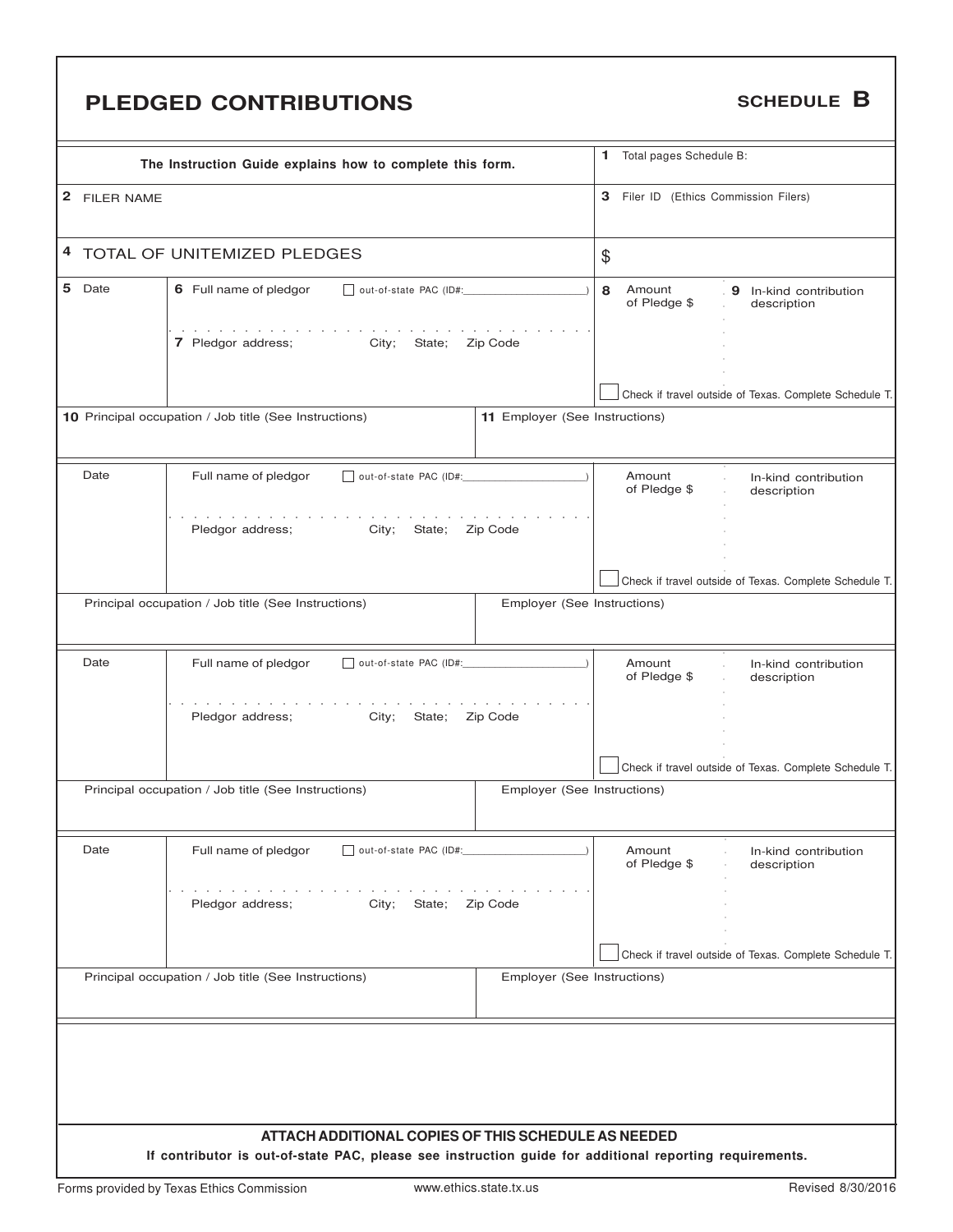### **MONETARY CONTRIBUTIONS FROM CORPORATION OR LABOR ORGANIZATION** SCHEDULE C1

|              | The Instruction Guide explains how to complete this form.                                                                          | 1 Total pages Schedule C1:            |  |  |
|--------------|------------------------------------------------------------------------------------------------------------------------------------|---------------------------------------|--|--|
| 2 FILER NAME |                                                                                                                                    | 3 Filer ID (Ethics Commission Filers) |  |  |
| 4 Date       | 5 Corporation / Labor Organization name                                                                                            | 7 Amount of contribution (\$)         |  |  |
|              | the contract of the contract of the con-<br>6 Corporation / Labor Organization address; City; State; Zip Code                      |                                       |  |  |
| Date         | Corporation / Labor Organization name                                                                                              | Amount of contribution (\$)           |  |  |
|              | Corporation / Labor Organization address; City; State; Zip Code                                                                    |                                       |  |  |
| Date         | Corporation / Labor Organization name                                                                                              | Amount of contribution (\$)           |  |  |
|              | the contract of the contract of the contract of<br>Corporation / Labor Organization address; City; State; Zip Code                 |                                       |  |  |
| Date         | Corporation / Labor Organization name                                                                                              | Amount of contribution (\$)           |  |  |
|              | Corporation / Labor Organization address; City; State; Zip Code                                                                    |                                       |  |  |
| Date         | Corporation / Labor Organization name                                                                                              | Amount of contribution (\$)           |  |  |
|              | the contract of the contract of the contract of the contract of<br>Corporation / Labor Organization address; City; State; Zip Code |                                       |  |  |
|              |                                                                                                                                    |                                       |  |  |
|              |                                                                                                                                    |                                       |  |  |
|              |                                                                                                                                    |                                       |  |  |
|              | ATTACH ADDITIONAL COPIES OF THIS SCHEDULE AS NEEDED                                                                                |                                       |  |  |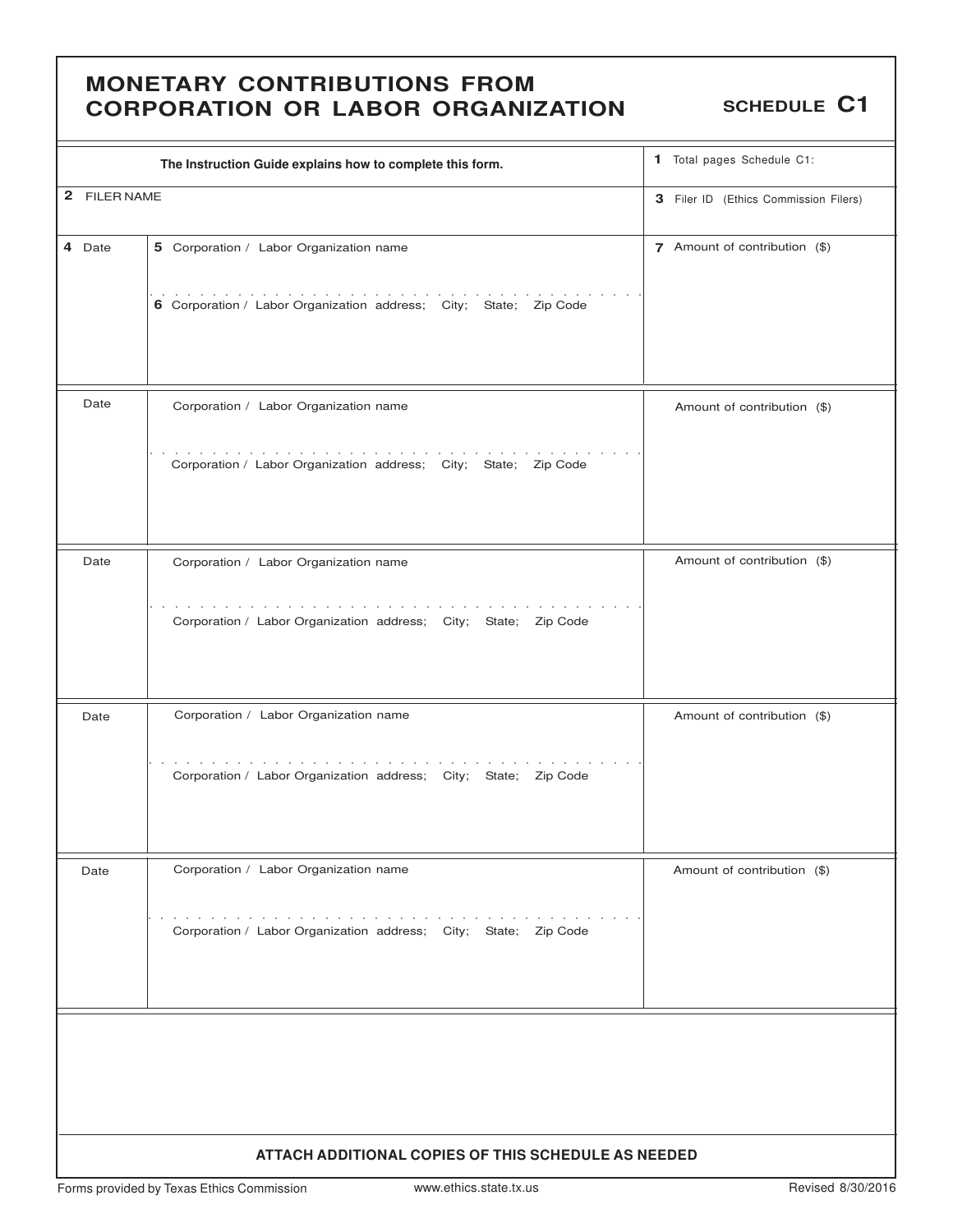## **NON-MONETARY (IN-KIND) CONTRIBUTIONS FROM CORPORATION OR LABOR ORGANIZATION SCHEDULE C2**

|              | The Instruction Guide explains how to complete this form.                                                                                                                                                                                                                                         | 1 Total pages Schedule C2:             |                                                            |
|--------------|---------------------------------------------------------------------------------------------------------------------------------------------------------------------------------------------------------------------------------------------------------------------------------------------------|----------------------------------------|------------------------------------------------------------|
| 2 FILER NAME |                                                                                                                                                                                                                                                                                                   | 3 Filer ID (Ethics Commission Filers)  |                                                            |
| 4 Date       | 5 Corporation / Labor Organization name                                                                                                                                                                                                                                                           | 7 Amount of<br>Contribution \$         | - 8 In-kind contribution<br>description                    |
|              | and the state of the state of the state of the state of the state of the state of the state of the state of the<br>6 Corporation / Labor Organization address; City; State; Zip Code                                                                                                              |                                        |                                                            |
|              |                                                                                                                                                                                                                                                                                                   |                                        | Check if travel outside of Texas. Complete Schedule T.     |
| Date         | Corporation / Labor Organization name                                                                                                                                                                                                                                                             | Amount of<br>Contribution \$           | In-kind contribution<br>description                        |
|              | the companies of the companies of the companies of the companies of the companies of the companies of the companies of the companies of the companies of the companies of the companies of the companies of the companies of t<br>Corporation / Labor Organization address; City; State; Zip Code |                                        |                                                            |
|              |                                                                                                                                                                                                                                                                                                   |                                        | Check if travel outside of Texas. Complete Schedule T.     |
| Date         | Corporation / Labor Organization name                                                                                                                                                                                                                                                             | Amount of<br>Contribution \$           | In-kind contribution<br>description                        |
|              | the company of the company of the<br>Corporation / Labor Organization address; City; State; Zip Code                                                                                                                                                                                              |                                        |                                                            |
|              |                                                                                                                                                                                                                                                                                                   |                                        | Check if travel outside of Texas. Complete Schedule T.     |
| Date         | Corporation / Labor Organization name                                                                                                                                                                                                                                                             | Amount of<br>Contribution \$           | In-kind contribution<br>description                        |
|              | the second contract of the second contract of the<br><b>Contractor</b><br>Corporation / Labor Organization address; City; State; Zip Code                                                                                                                                                         |                                        |                                                            |
|              |                                                                                                                                                                                                                                                                                                   |                                        | Check if travel outside of Texas. Complete Schedule T.     |
| Date         | Corporation / Labor Organization name                                                                                                                                                                                                                                                             | Amount of<br>Contribution \$<br>$\sim$ | In-kind contribution<br>$\mathcal{L}^{\pm}$<br>description |
|              | the second contract of the second contract of the second contract of the second<br>Corporation / Labor Organization address; City; State; Zip Code                                                                                                                                                |                                        |                                                            |
|              |                                                                                                                                                                                                                                                                                                   |                                        | Check if travel outside of Texas. Complete Schedule T.     |
|              |                                                                                                                                                                                                                                                                                                   |                                        |                                                            |
|              |                                                                                                                                                                                                                                                                                                   |                                        |                                                            |
|              | ATTACH ADDITIONAL COPIES OF THIS SCHEDULE AS NEEDED                                                                                                                                                                                                                                               |                                        |                                                            |

Forms provided by Texas Ethics Commission www.ethics.state.tx.us Revised 8/30/2016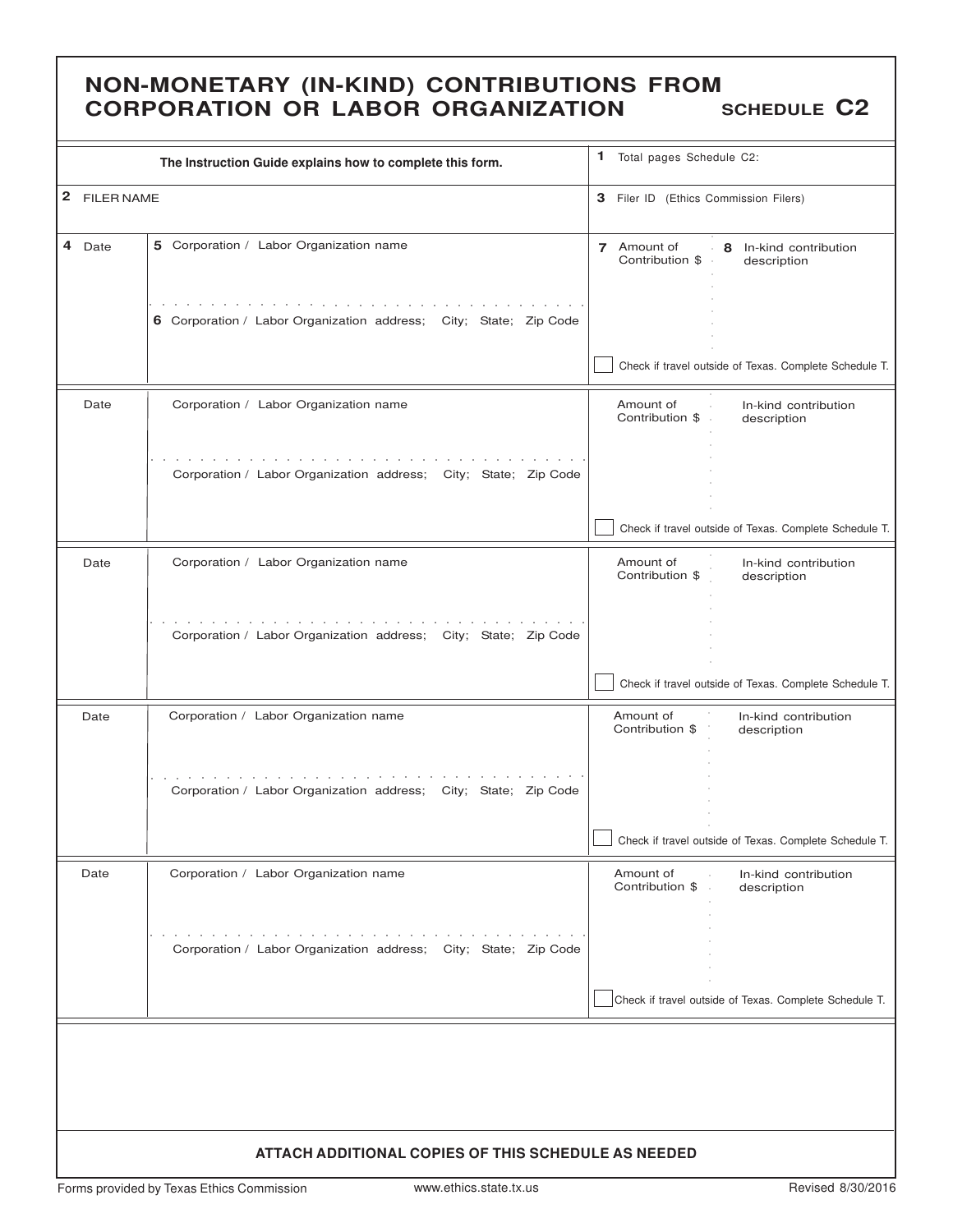### **MONETARY SUPPORT FROM CORPORATION OR LABOR ORGANIZATION SCHEDULE** C3

|                                                     | The Instruction Guide explains how to complete this form. |  | 1 Total pages Schedule C3:            |  |  |  |
|-----------------------------------------------------|-----------------------------------------------------------|--|---------------------------------------|--|--|--|
| 2 FILER NAME                                        |                                                           |  | 3 Filer ID (Ethics Commission Filers) |  |  |  |
| 4 Date                                              | 5 Corporation / Labor Organization name                   |  | 6 Amount $(\$)$                       |  |  |  |
| Date                                                | Corporation / Labor Organization name                     |  | Amount (\$)                           |  |  |  |
| Date                                                | Corporation / Labor Organization name                     |  | Amount (\$)                           |  |  |  |
| Date                                                | Corporation / Labor Organization name                     |  | Amount (\$)                           |  |  |  |
| Date                                                | Corporation / Labor Organization name                     |  | Amount (\$)                           |  |  |  |
| Date                                                | Corporation / Labor Organization name                     |  | Amount (\$)                           |  |  |  |
| Date                                                | Corporation / Labor Organization name                     |  | Amount (\$)                           |  |  |  |
| Date                                                | Corporation / Labor Organization name                     |  | Amount (\$)                           |  |  |  |
| Date                                                | Corporation / Labor Organization name                     |  | Amount (\$)                           |  |  |  |
| Date                                                | Corporation / Labor Organization name                     |  | Amount (\$)                           |  |  |  |
| Date                                                | Corporation / Labor Organization name                     |  | Amount (\$)                           |  |  |  |
| Date                                                | Corporation / Labor Organization name                     |  | Amount (\$)                           |  |  |  |
|                                                     |                                                           |  |                                       |  |  |  |
| ATTACH ADDITIONAL COPIES OF THIS SCHEDULE AS NEEDED |                                                           |  |                                       |  |  |  |

Forms provided by Texas Ethics Commission www.ethics.state.tx.us Revised 8/30/2016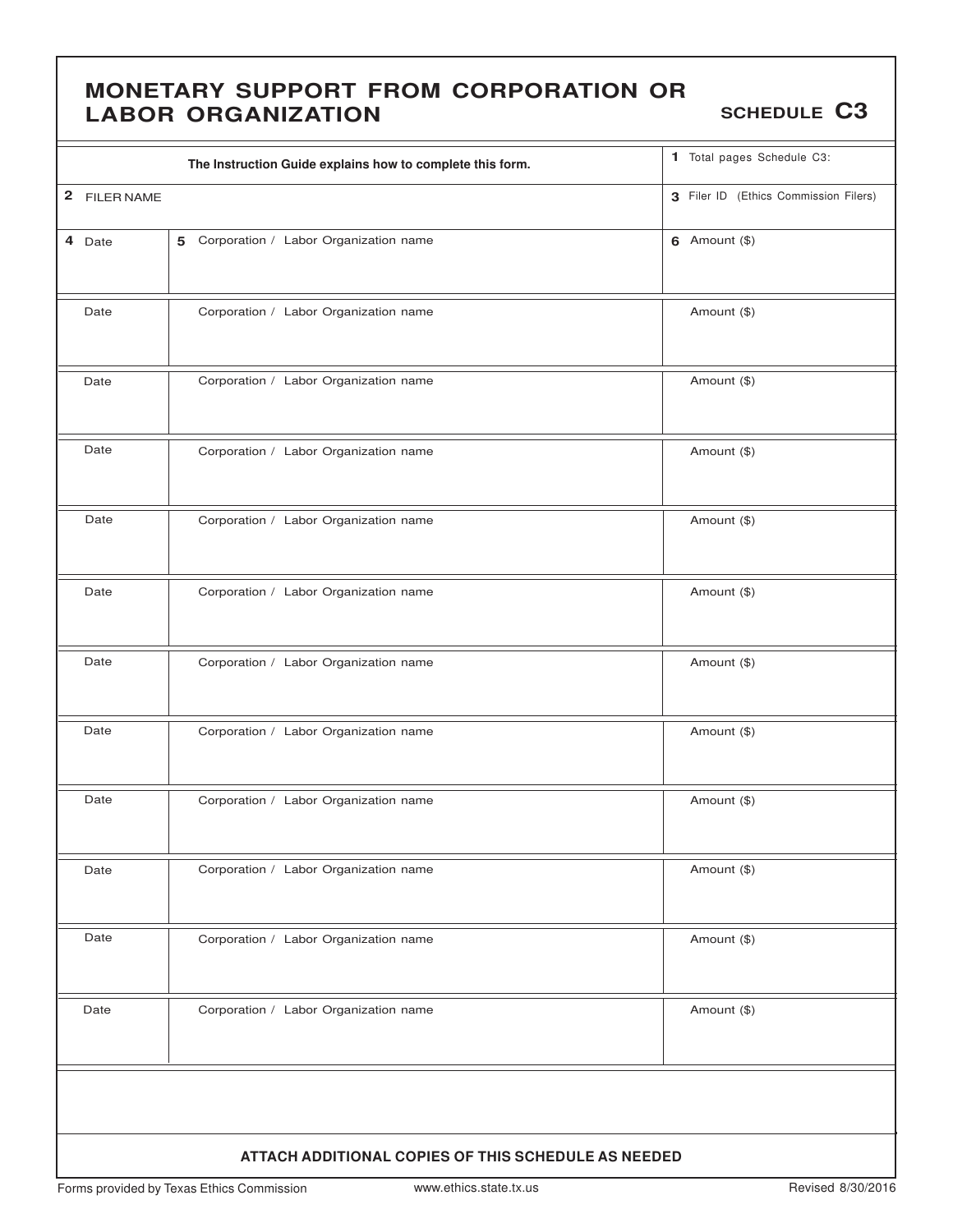## **NON-MONETARY SUPPORT FROM CORPORATION OR LABOR ORGANIZATION SCHEDULE** C4

|                                                     | The Instruction Guide explains how to complete this form. | 1 Total pages Schedule C4:            |  |  |  |  |
|-----------------------------------------------------|-----------------------------------------------------------|---------------------------------------|--|--|--|--|
| 2 FILER NAME                                        |                                                           | 3 Filer ID (Ethics Commission Filers) |  |  |  |  |
| 4 Date                                              | 5 Corporation / Labor Organization name                   | $6$ Amount $(\$)$                     |  |  |  |  |
| Date                                                | Corporation / Labor Organization name                     | Amount (\$)                           |  |  |  |  |
| Date                                                | Corporation / Labor Organization name                     | Amount (\$)                           |  |  |  |  |
| Date                                                | Corporation / Labor Organization name                     | Amount (\$)                           |  |  |  |  |
| Date                                                | Corporation / Labor Organization name                     | Amount (\$)                           |  |  |  |  |
| Date                                                | Corporation / Labor Organization name                     | Amount (\$)                           |  |  |  |  |
| Date                                                | Corporation / Labor Organization name                     | Amount (\$)                           |  |  |  |  |
| Date                                                | Corporation / Labor Organization name                     | Amount (\$)                           |  |  |  |  |
| Date                                                | Corporation / Labor Organization name                     | Amount (\$)                           |  |  |  |  |
| Date                                                | Corporation / Labor Organization name                     | Amount (\$)                           |  |  |  |  |
| Date                                                | Corporation / Labor Organization name                     | Amount (\$)                           |  |  |  |  |
| Date                                                | Corporation / Labor Organization name                     | Amount (\$)                           |  |  |  |  |
| Date                                                | Corporation / Labor Organization name                     | Amount (\$)                           |  |  |  |  |
| ATTACH ADDITIONAL COPIES OF THIS SCHEDULE AS NEEDED |                                                           |                                       |  |  |  |  |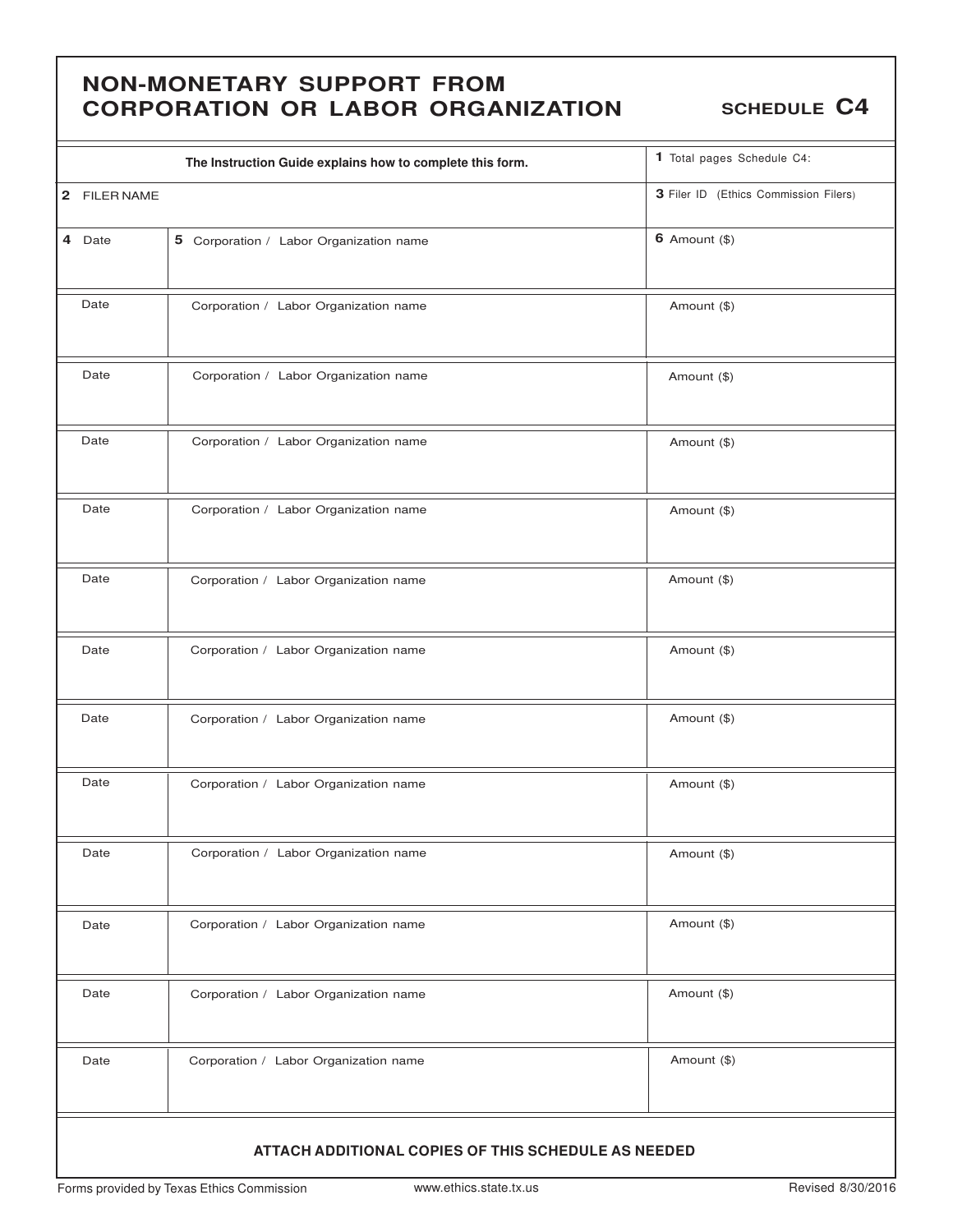### **PLEDGED CONTRIBUTIONS FROM CORPORATION OR LABOR ORGANIZATION** SCHEDULE **D**

|           | The Instruction Guide explains how to complete this form.                                                                  | 1 Total pages Schedule D:                                                               |
|-----------|----------------------------------------------------------------------------------------------------------------------------|-----------------------------------------------------------------------------------------|
| 2         | <b>FILER NAME</b>                                                                                                          | 3 Filer ID (Ethics Commission Filers)                                                   |
| 4<br>Date | 5 Corporation / Labor Organization name                                                                                    | $\overline{7}$<br>Amount of<br>8 In-kind contribution<br>Contribution \$<br>description |
|           | $\mathbf{r}$ . The state of the state $\mathbf{r}$<br>6 Corporation / Labor Organization address; City;<br>State: Zip Code |                                                                                         |
|           |                                                                                                                            | Check if travel outside of Texas. Complete Schedule T.                                  |
| Date      | Corporation / Labor Organization name                                                                                      | Amount of<br>In-kind contribution<br>Contribution \$<br>description                     |
|           | Corporation / Labor Organization address; City;<br>State; Zip Code                                                         |                                                                                         |
|           |                                                                                                                            | Check if travel outside of Texas. Complete Schedule T.                                  |
| Date      | Corporation / Labor Organization name                                                                                      | Amount of<br>In-kind contribution<br>Contribution \$<br>description                     |
|           | Corporation / Labor Organization address; City;<br>State; Zip Code                                                         |                                                                                         |
|           |                                                                                                                            | Check if travel outside of Texas. Complete Schedule T.                                  |
| Date      | Corporation / Labor Organization name                                                                                      | Amount of<br>In-kind contribution<br>Contribution \$<br>description                     |
|           | Corporation / Labor Organization address; City;<br>State; Zip Code                                                         |                                                                                         |
|           |                                                                                                                            | Check if travel outside of Texas. Complete Schedule T.                                  |
| Date      | Corporation / Labor Organization name                                                                                      | Amount of<br>In-kind contribution<br>Contribution \$<br>description                     |
|           | and the contract of the contract of the<br>Corporation / Labor Organization address; City;<br>State: Zip Code              |                                                                                         |
|           |                                                                                                                            | Check if travel outside of Texas. Complete Schedule T.                                  |
|           |                                                                                                                            |                                                                                         |
|           |                                                                                                                            |                                                                                         |
|           |                                                                                                                            |                                                                                         |
|           | ATTACH ADDITIONAL COPIES OF THIS SCHEDULE AS NEEDED                                                                        |                                                                                         |